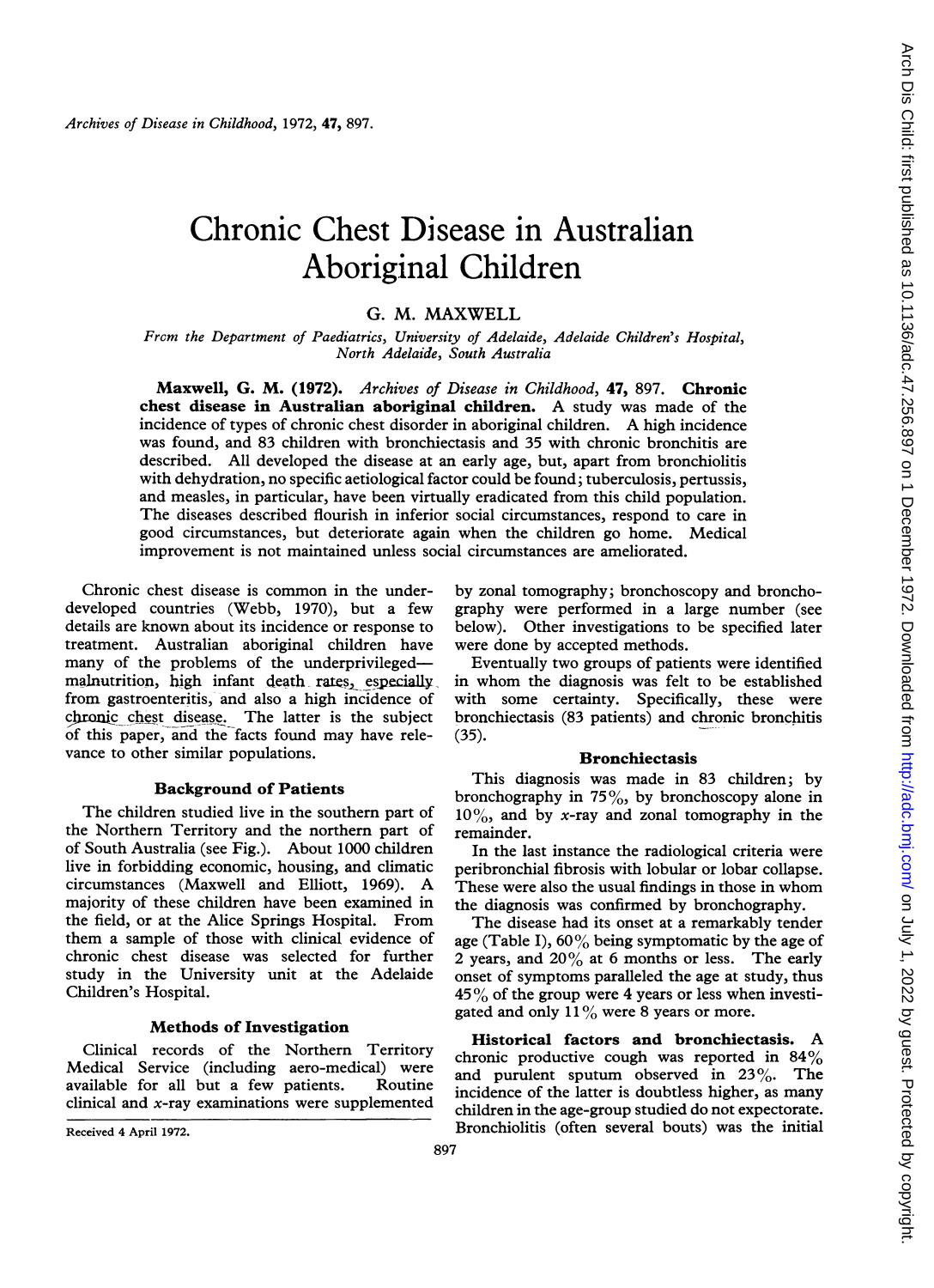



FIG.-The children studied came from the area marked on the map.

TABLE <sup>I</sup> Bronchiectasis in 83 Aboriginal Children: Age at Onset of Symptoms

| Age            | %           |  |
|----------------|-------------|--|
| $0-6$ mth      | 20.5        |  |
| $7-12$ mth     | 24.0        |  |
| $13 - 23$ mth  | 15.6        |  |
| $2-3$ yr       | 19.3        |  |
| $3-4$ yr       | 7.2         |  |
| $4 - 5$ yr     | 4.8         |  |
| $5-6$ yr       | 3.6         |  |
| $>6$ yr        | $1 \cdot 2$ |  |
| Unknown        | 3.6         |  |
| Total $<$ 2 yr | $60 - 1$    |  |

illness in  $47\%$ , and pneumonia (in 7 children staphylococcal) in  $37\%$ . Recurrent unspecified chest infection was the story in  $11\%$ . Coincident with one or more of the above complaints,  $55\%$  of the children had diarrhoea and were dehydrated to a degree requiring intravenous treatment.

Physical signs. These were generally similar to those found in white children with bronchiectasis, but occurring at an earlier age. In contrast to the historical evidence, cough was universal, and after postural drainage 70% produced purulent sputum. Finger clubbing was found in  $24\%$ ; chest deformity (Harrison's grooves) occurred in 10%.

The auscultatory signs were of some interest. In contrast to experience in our local white population, 28% showed no abnormality, even after several examinations. Râles occurred in 37% and rhonchi in  $35\%$ . Bronchial breathing and dullness on percussion were rare-4  $8\%$  and  $2 \cdot 4\%,$  respectively.

Malnutrition was common,  $67.4\%$  being less than the 10th centile for weight and  $56.6\%$  for height (Tanner, 1958).

Ear, nose, and throat disorders were rife;  $71\%$ of the children had purulent nasal discharge, and opaque maxillary antra were shown on  $x$ -ray in all.  $89\%$  had chronic suppurative otitis media, onethird being bilateral. Sclerosis of the mastoid air cells was universal in the bilateral group and common in the others.

Other studies. Sweat tests were done on all the children, and were normal, reflecting the rarity or absence of the gene for mucoviscidosis in aborigines (Maxwell, 1971). Serum immunoglobulins were investigated in 76 children; there were no abnormally low values. Increases were recorded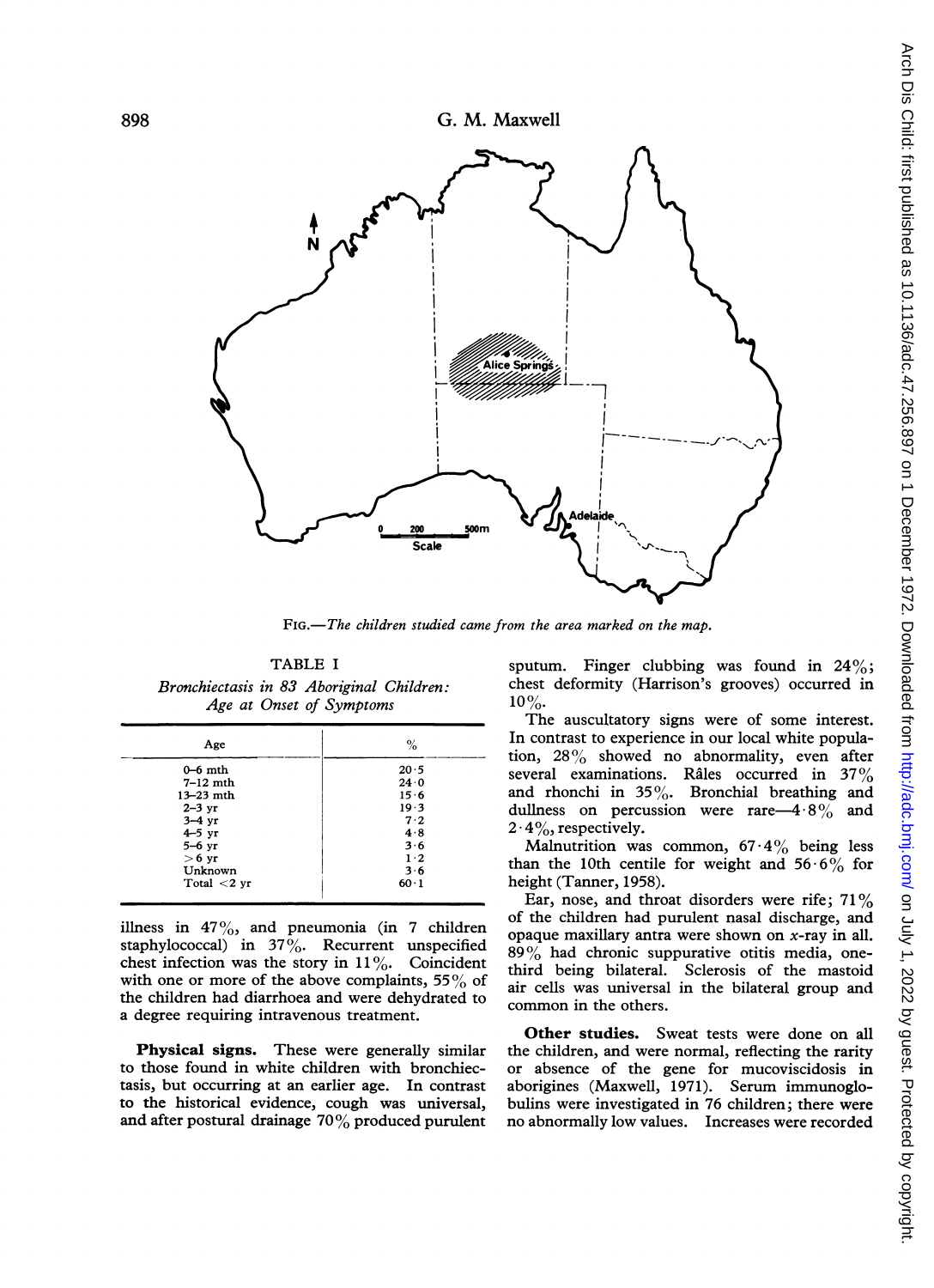for IgA in  $63\%$ , for IgM in  $71\%$ , and for IgG in 94%. Many of the values recorded were 4 to 5 times the normal levels of our laboratory.  $\alpha_1$ antitrypsin values were measured in 40 patients; again all were normal.

Spirometry was done in those old enough to co-operate  $(>4$  years) and was repeated at least 3 times. Of the 29 children studied,  $52\%$  gave persistently abnormal results, principally in  $FEV<sub>1</sub>$ and maximal breathing capacity. Blood-gas analysis was done in 34 children; 17 showed a significant reduction in arterial Po<sub>2</sub>; pH and Pco<sub>2</sub> values were unaffected. Electrocardiographic examinations showed no evidence of right ventricular hypertrophy though 2 children had  $x$ -ray evidence of right ventricular enlargement. Barium swallows showed no oesophageal reflux in any patient.

Site of bronchiectasis. This is summarized in Table II, which suggests that bilateral disease

TABLE II Bronchiectasis in 83 Aboriginal Children: Position of Bronchiectasis

| Position        | %    |
|-----------------|------|
| $LLL + RML$     | 30.0 |
| LLL, RML, RLL   | 22.9 |
| LLL alone       | 10.8 |
| RLL + LLL       | 12.0 |
| $RML + RLL$     | 4.8  |
| RML alone       | 6.0  |
| $RLL + LUL$     | 2.4  |
| RLL alone       | 2.4  |
| $LLL + lingula$ | 3.6  |
| RML. RUL. LLL   | 4.8  |

was predominant. The distribution of the lesion is, however, not significantly different from that reported in white children (cf. Glauser, Cook, and Harris, 1966).

## Chronic Bronchitis

This diagnosis was made in 35 children in this study. The presenting complaints of this disease were very similar to those of bronchiectasis, the initial symptoms being almost identical (Table III). The age at onset of significant disorder was, however, lower than that in bronchiectasis, thus  $66\%$  of the 35 children had symptoms in the first year, as compared with  $45\%$  of the bronchiectatics.

All 35 children had a productive cough, and<br>1911 under the spatist spatist and the spatist and the spatist Andrew purulent sputum was obtained in 32. rhonchi, with associated râles in 7. Auscultatory signs were absent in 7 of the 35. Clubbing and chest deformity did not occur in the chronic

TABLE III

Chronic Bronchitis in 35 Aboriginal Children

| <b>Initial Symptoms</b>     | %   |
|-----------------------------|-----|
| Cough                       | 86  |
| <b>Bronchiolitis</b>        | 40  |
| Sputum                      | 31  |
| Pneumonia (1 staph.)        | 43  |
| Recurrent chest infections  | 17  |
| Dehydration with 1 of above | 57  |
| Associated disorders        | 8.5 |
| (2 congenital heart;        |     |
| 1 hypotonia)                |     |

bronchitic children, and sweat tests and  $\alpha_1$ -anti-<br>trypsin values were normal. The aberrations of trypsin values were normal. the immunoglobulins were identical to those described for bronchiectasis.

The  $x$ -rays of this group showed persistent abnormal linear shadows radiating from the hilum. Tomography confirmed the shadows to be undilated bronchi, with peribronchial thickening. These changes were sometimes associated with small areas of parenchymal collapse. Bronchoscopy and bronchography were done in 31% and 20%, respectively. At bronchoscopy the majority of patients showed reddening of the mucosa, and the amount of secretion present appeared to be increased, and was commonly purulent. The last finding, however, appeared to vary with the duration of prior postural drainage. Bronchography showed no dilatation. The areas of lung commonly involved in the bronchitic process were both lower lobes  $(28.5\%)$ , left lower and right middle lobes  $(28.5\%)$ , right middle and right lower lobes  $(17\%)$ , and in 2 children the disease appeared to be generally distributed. Associated disorders of nutrition and the ear, nose, and throat system did not significantly vary from those recorded for bronchiectasis.

#### Treatment

A good diet was supplied, postural drainage and chest percussion were given at least thrice daily, with antibiotic therapy for acute episodes of lung disease. Appropriate ear, nose, and throat therapy was given. The average stay in hospital was about 2 weeks, after which the children were put in a convalescent home where treatment was continued. Each child was discussed with the thoracic surgeon to evaluate the possibility of surgery; of the 83 bronchiectatic children, 32 had operations. A left lower lobectomy was performed in 28 and right middle lobectomy in 2. In <sup>1</sup> child the right lower lobe was removed, and in another a right pneumonectomy. All patients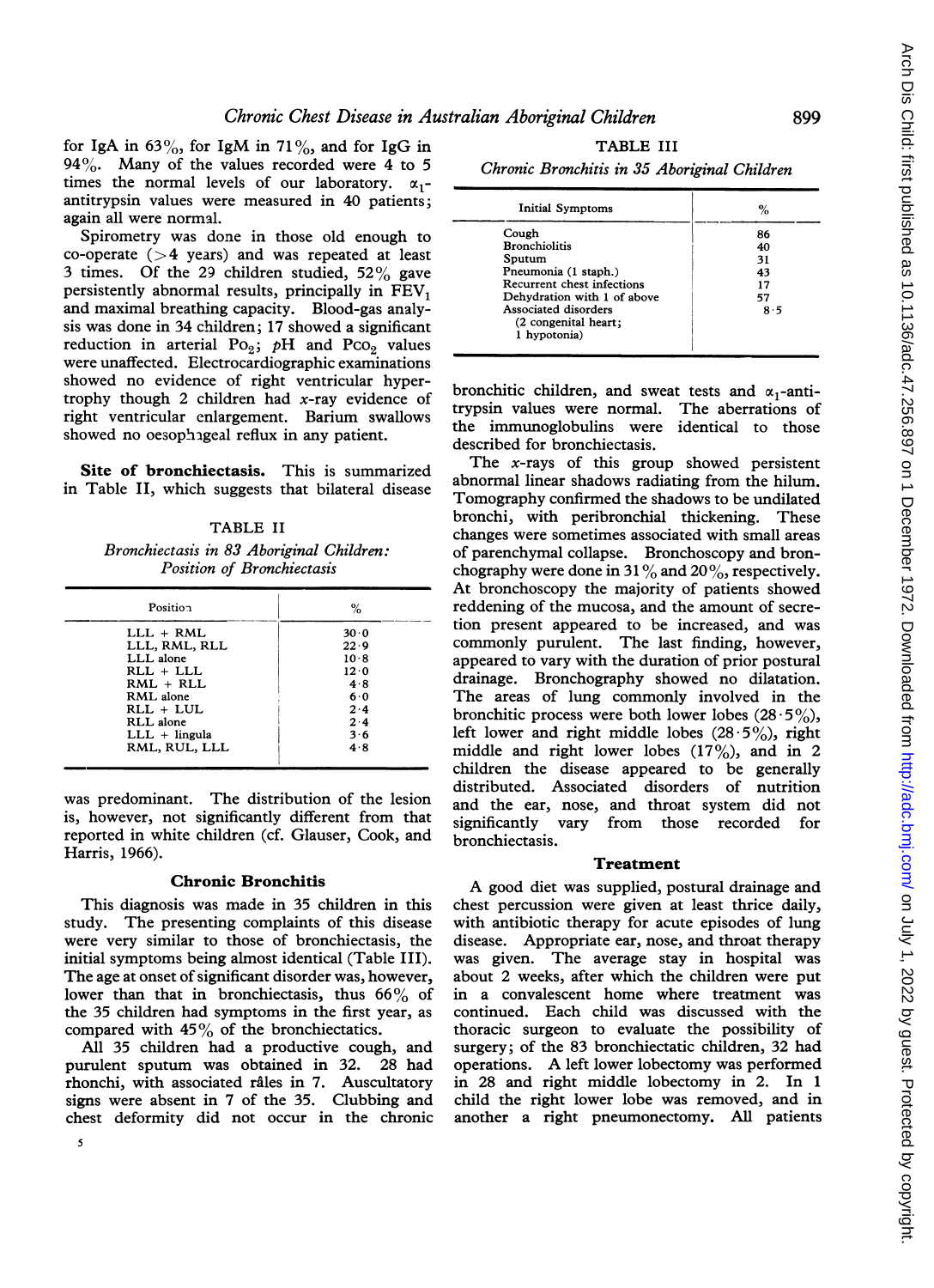recovered without incident; physiotherapy was continued in the postoperative period. After a period of convalescence, averaging 14 weeks, the children were sent back to their homes in the bush. Physiotherapy was in most cases continued, being done by the mothers, supervised by mission nurses.

### Results of Treatment

This was assessed after hospital and convalescent home treatment, and again after return home. Improvement of the chest condition was thought to have occurred if the child no longer coughed spontaneously or on posturing, and if purulent sputum was no longer obtained. These simple criteria were the only ones available in all circumstances, though follow-up  $x$ -rays were obtained for about  $70\%$  of the children.

Generally speaking, the response in good surroundings (hospital, convalescent home) was gratifying. Nutrition improved, and symptoms subsided. The improvement in nutrition was not, however, related to improvement of the chest condition, as it was seen in other disease states treated in the same environment. As Table IV

TABLE IV

# Results of Treatment

|                                                | <b>Bronchiectasis</b><br>(%) | Chronic<br>Bronchitis $(\%)$ |
|------------------------------------------------|------------------------------|------------------------------|
| Response to medical treatment                  |                              |                              |
| Short-term                                     |                              |                              |
| Improved                                       | 74                           | 74                           |
| Unchanged                                      | 26                           | 26                           |
| Deteriorated                                   |                              |                              |
| Long-term                                      |                              |                              |
| Improved                                       | 19                           | 26                           |
| Unchanged                                      | 44                           | 55                           |
| Deteriorated                                   | 34                           | 19                           |
| Death                                          | 2                            |                              |
| Response to surgical treatment<br>$(No. = 32)$ |                              |                              |
| Short-term                                     |                              |                              |
| Improved                                       | 94                           |                              |
| Unchanged                                      | 6                            |                              |
| Long-term                                      |                              |                              |
| Improved                                       | 38                           |                              |
| Reverted to preoperative state                 | 31                           |                              |
| Deteriorated                                   | 31                           |                              |

shows, however, after returning home there was a steady erosion of the improvement gained in Adelaide. This applies whether the children were treated medically or surgically. Deterioration was slower with the latter group, perhaps because they originally had less extensive bronchiectasisbilateral disease being normally considered contraindication to surgery.

#### Comment

There is little to say about aetiology; the inoculation campaigns among the children have practically eradicated tuberculosis, pertussis, and measles -each formerly thought to be relevant to bronchiectasis (Jolly, 1968). It seems that bronchiolitis is the most important precipitating factor, especially if it coincides with dehydration. The combination of local and general dehydration may well contribute to a higher incidence of pulmonary collapse, with consequent bronchiectasis. In general then, the precipitating factors are those described for white Australian children (Williams and O'Reilly, 1959), but for the rather high incidence of staphylococcal pneumonia and the absence of cystic fibrosis.

As noted in the tables, coincident malnutrition and ear, nose, and throat suppuration is common. Each is, however, associated rather than causal. Thus malnutrition is common-up to  $25\%$  of an aboriginal community may be in the 3rd or lower centile, which is a far higher incidence than of chronic lung disease. The same argument applies to ear, nose, and throat disease—the incidence within <sup>a</sup> group of aboriginal children was 69% (Maxwell and Elliott, 1969), but the incidence of chronic chest disease was much lower. Similarly, <sup>I</sup> have examined many chronic sufferers from ear, nose, and throat disorders who had neither clinical nor x-ray evidence of chronic lung disease. This opinion of coincidence rather than causation agrees with the views of Davison (1944) who studied bronchiectasis in white children.

The results do not support any racial or other predisposition to chronic chest infection. The most obvious association would be that of overcrowding with constant cross-infection. Certainly in a group of 40 fullblood aboriginal children reared in good homes in Adelaide, chronic chest infection does not exist. Similarly bronchiolitis, though common in white children in Adelaide, is seldom followed by chronic pulmonary disease. The major difference between the two racial groups lies in the better social conditions of the whites. Thus most of these aboriginal children live in semidesert conditions in rude shelters called 'wurlies' or 'humpies'. These have a framework of mulga-wood covered with old tarpaulin, blankets, or other textiles. The average floor area is 6 ft by 6 ft and the height is about 4 ft. This space is usually occupied by 2 adults, 3 to 4 children, and numerous dogs. The whole gives